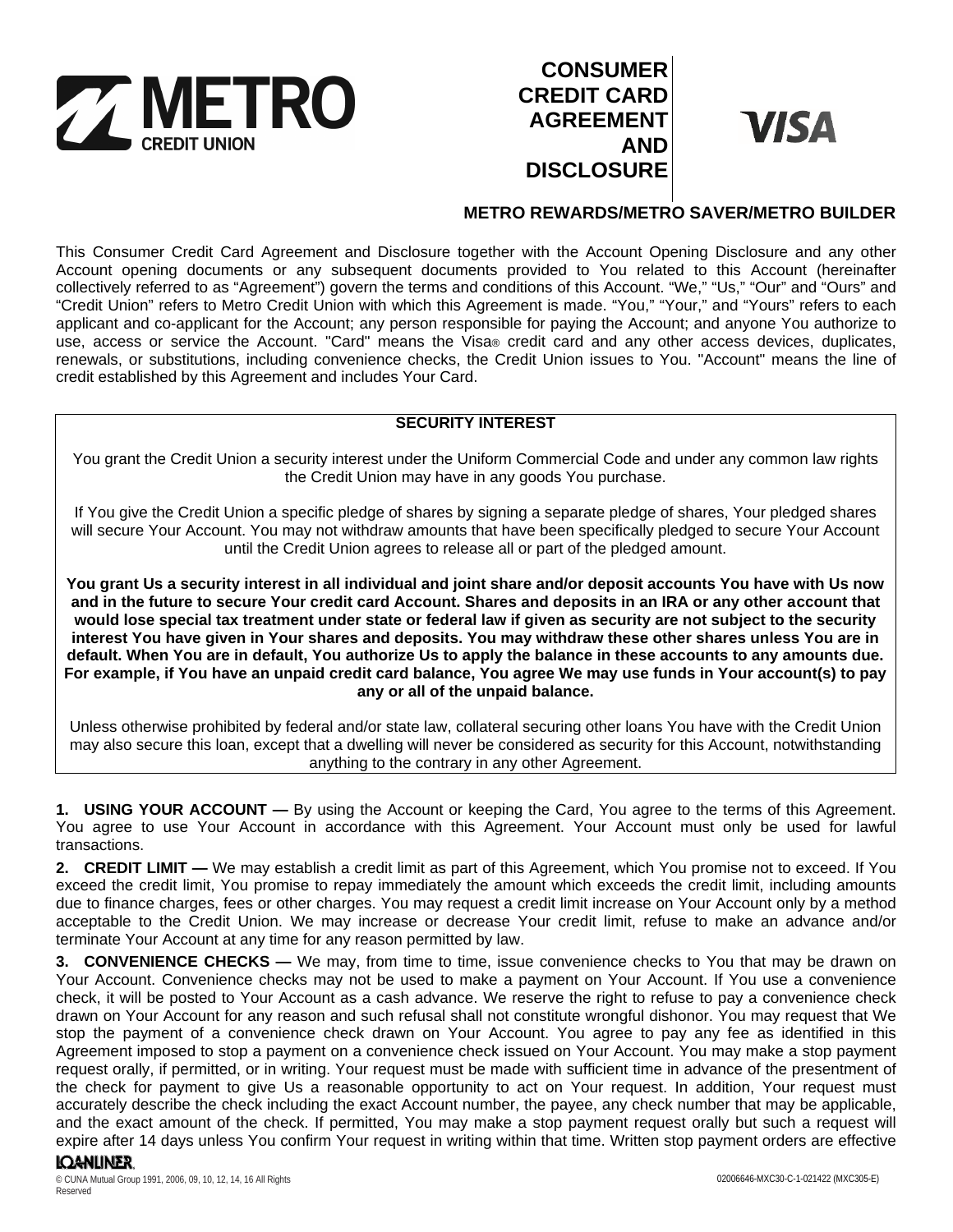only for six months and may be renewed for additional six month periods by requesting in writing that the stop payment order be renewed. We are not required to notify You when a stop payment order expires.

If We re-credit Your Account after paying a check over a valid and timely stop payment order, You agree to sign a statement describing the dispute with the payee, to assign to Us all of Your rights against the payee or other holders of the check and to assist Us in any legal action.

You agree to indemnify and hold Us harmless from all costs and expenses, including attorney's fees, damages, or claims, related to Our honoring Your stop payment request or in failing to stop payment of an item as a result of incorrect information provided to Us or the giving of inadequate time to act upon a stop payment request. Note: A convenience check is not a check as that term is defined under the Uniform Commercial Code. It is an advance from Your credit card Account with Us and Your stop payment rights are provided under this Agreement with Us.

**4. REPAYMENT —** You promise to repay all amounts You owe under this Agreement. Your promise to repay includes all transactions made to Your Account by You or anyone You authorize to use Your Account as well as all interest charges and fees.

**Metro Rewards -** For each billing period, You must pay at least the Minimum Payment Due by the Payment Due Date.

The Minimum Payment Due is 2.00% of Your total New Balance, or \$10.00, whichever is greater, plus any amount past due and any amount by which You have exceeded Your applicable credit limit. If Your total New Balance is less than \$10.00, then Your Minimum Payment Due is the amount of the total New Balance.

**Metro Saver, Metro Builder -** For each billing period, You must pay at least the Minimum Payment Due by the Payment Due Date.

The Minimum Payment Due is 3.00% of Your total New Balance, or \$25.00, whichever is greater, plus any amount past due and any amount by which You have exceeded Your applicable credit limit. If Your total New Balance is less than \$25.00, then Your Minimum Payment Due is the amount of the total New Balance.

You may pay more frequently, pay more than the Minimum Payment Due or pay the total New Balance in full.

If You make extra or larger payments, You are still required to make at least the Minimum Payment Due each month Your Account has a balance (other than a credit balance). The Credit Union may delay replenishing Your credit limit until the date the payment is posted or the Credit Union confirms the payment has cleared.

Your payment of the required Minimum Payment Due may be applied to what You owe the Credit Union in any manner the Credit Union chooses, as permitted by applicable law. If You make a payment in excess of the required Minimum Payment Due, the Credit Union will allocate the excess amount first to the balance with the highest annual percentage rate ("APR") and any remaining portion to the other balances in descending order based on applicable APR, unless otherwise prescribed by applicable law. We may accept checks marked "payment in full" or with words of similar effect without losing any of Our rights to collect the full balance of Your Account with Us.

**5. INTEREST AND FINANCE CHARGES —** We will begin charging You interest on new purchases and balance transfers on the first day of the following billing cycle. We will begin charging You interest on cash advances on the date of the transaction or the first day of the billing cycle in which the transaction is posted to Your Account, whichever is later (transaction date). However, We will not charge You any interest on new purchases or balance transfers if You paid the entire new balance on the previous cycle's billing statement by the Payment Due Date of that statement. To avoid an additional finance charge on the balance of purchases or balance transfers, You must pay the entire new balance on the billing statement by the Payment Due Date of that statement.

## **How We Calculate Your Balance:**

Interest charges on Your Account are calculated separately for purchases, balance transfers and cash advances ("Transaction Type"). We figure the interest charge for each Transaction Type by applying the periodic rate to each corresponding "average daily balance." To get the "average daily balance" for a Transaction Type We take the beginning balance for that Transaction Type each day, add any new transactions of that type (excluding new purchases and balance transfers), and subtract any unpaid interest or other finance charges and any applicable payments or credits. This gives Us the daily balance for each Transaction Type. Then, for each Transaction Type, We add up all the daily balances for the billing cycle and divide each total by the number of days in the billing cycle. This gives Us the "average daily balance" for each Transaction Type.

**6. FEES —** In addition to the periodic rate, additional fees may be imposed on Your Account. If applicable to Your Account, the fee amounts and explanations are disclosed on the Account Opening Disclosure accompanying this Agreement.

**7. FOREIGN TRANSACTIONS —** Purchases and cash advances made in foreign currencies will be debited from Your Account in U.S. dollars. The exchange rate between the transaction currency and the billing currency used for processing international transactions is a rate selected by Visa from a range of rates available in wholesale currency markets for the applicable transaction date, which rate may vary from the rate Visa itself receives, or the rate mandated by the government or governing body in effect for the applicable transaction date. The exchange rate used on the transaction date may differ from the rate that would have been used on the processing date or cardholder statement posting date.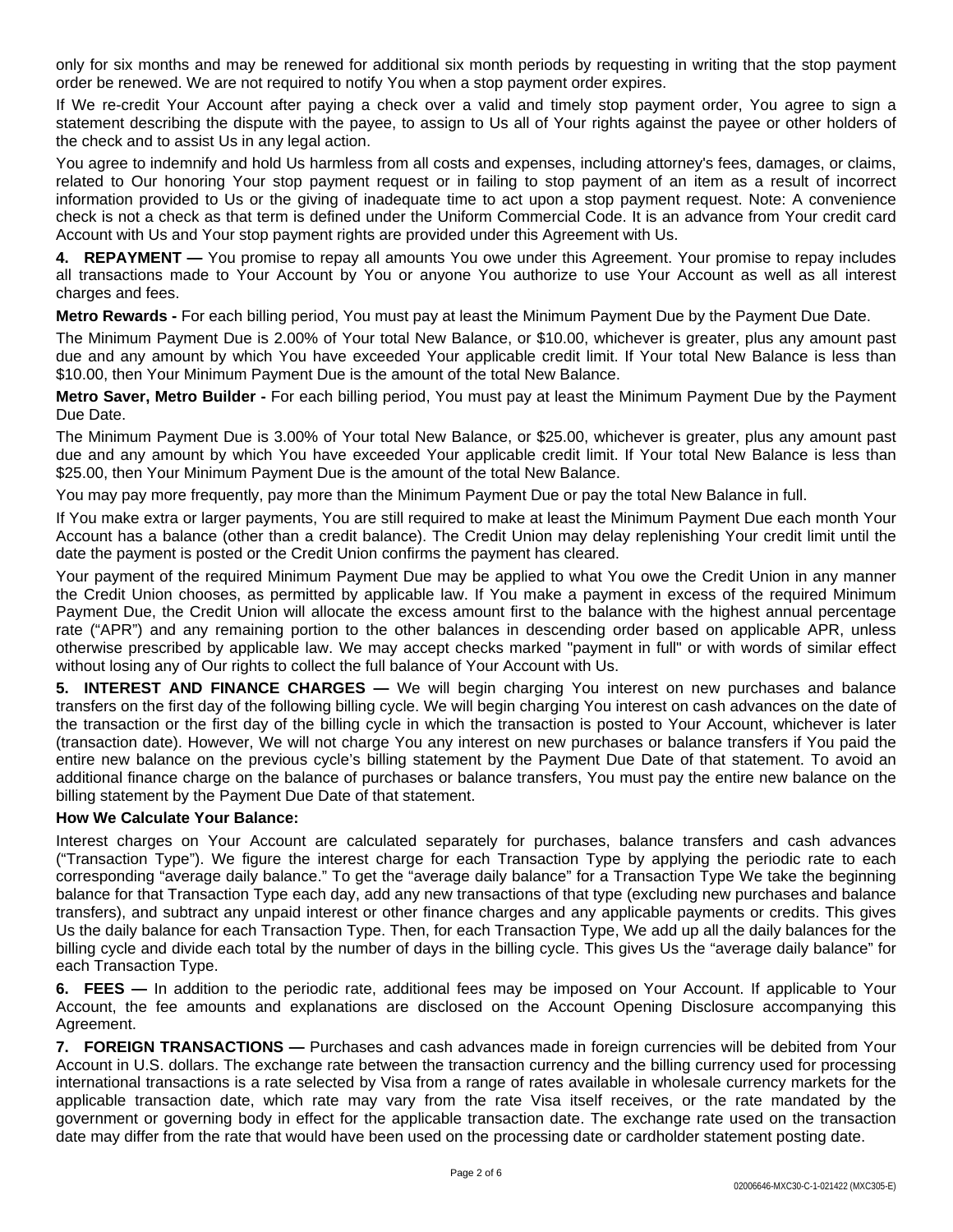A fee (finance charge), calculated in U.S. dollars, will be imposed on all foreign transactions, including purchases, cash advances, and credits to Your Account. A foreign transaction is any transaction that You complete or a merchant completes on Your Card outside of the United States, with the exception of U.S. military bases, U.S. territories, U.S. embassies, or U.S. consulates. Transactions completed by merchants outside of the United States are considered foreign transactions, regardless of whether You are located inside or outside the United States at the time of the transaction. The Foreign Transaction Fee is set forth on the Account Opening Disclosure accompanying this Agreement.

**8. AUTHORIZATIONS —** We do not guarantee authorization of a transaction, either by Us or by a third party, even if You have sufficient credit available. You agree that We will not be liable for failing to give an authorization. We also reserve the right to limit the number of transactions that may be approved in one day. We reserve the right to deny certain transactions for any reason and at Our sole discretion, including for default, suspected fraudulent or unlawful activity, internet gambling or any indication of increased risk related to the transaction or the Account. You agree that We have no requirement to notify You of the specific reason We denied a transaction. If We detect unusual or suspicious activity, We may suspend Your credit privileges until We can verify the activity, or We may close the Account.

**9. INFORMATION UPDATING SERVICE AND AUTHORIZATIONS —** If You have authorized a merchant to bill charges to Your Card on a recurring basis, it is Your responsibility to notify the merchant in the event Your Card is replaced, Your Account information (such as Card number or expiration date) changes, or Your Account is closed. However, if Your Card is replaced or Your Account information changes, You authorize Us, without obligation on Our part, to provide the updated Account information to the merchant in order to permit the merchant to bill recurring charges to Your Card. You authorize Us to apply such recurring charges to Your Card until You notify Us that You have revoked authorization for the charges to Your Card.

Your Card is automatically enrolled in an information updating service. Through this service, Your updated Account information (such as Card number or expiration date) may be shared with participating merchants to facilitate continued recurring charges. Updates are not guaranteed before Your next payment to a merchant is due. You are responsible for making direct payment until recurring charges resume. To revoke Your authorization allowing Us to provide updated Account information to a merchant, please contact Us.

**10. PREAUTHORIZED CHARGES —** We may suspend preauthorized recurring charges with merchants if, for example, Your Card is lost or stolen, You default, or We change Your Account for any reason. If preauthorized recurring charges are suspended, You are responsible for making direct payment for such charges until You contact the merchant to reinstate recurring charges.

**11. DEFAULT —** You will be in default under this Agreement if You fail to pay the Minimum Payment Due by its Payment Due Date; pay by a check or similar instrument that is not honored or that We must return because it cannot be processed; pay by automatic debit that is returned unpaid; make any false or misleading statements in any credit application or credit update; file for bankruptcy; or die. You will also be in default if You fail to comply with the terms of this Agreement or any other agreement You have with Us.

When You are in default and after expiration of any right You have under applicable state law to cure Your default, the Credit Union has the right to demand immediate payment of Your full account balance. If immediate payment is demanded, You agree to continue paying finance charges at the periodic rate charged before default, until what You owe has been paid. Also, subject to applicable state law, any shares that were given as security for Your Account may be applied towards what You owe.

**12. LIABILITY FOR UNAUTHORIZED USE-LOST/STOLEN CARD NOTIFICATION —** If You notice the loss or theft of Your credit card or a possible unauthorized use of Your Card, You should write to Us immediately at Fraud Management Services, PO Box 2087, Omaha, NE, 68108 or call Us at 800-270-5973 or Fax: 402-916-6524, seven days a week 24 hours a day.

You will not be liable for any unauthorized use that occurs after You notify Us. You may, however, be liable for unauthorized use that occurs before Your notice to Us. You will have no liability for unauthorized use unless You are found to be fraudulent or negligent in the handling of Your Account or Card. In any case, Your liability for unauthorized transactions will not exceed \$50.

**13. CHANGING OR TERMINATING YOUR ACCOUNT —** As permitted by law, the Credit Union may change the terms of this Agreement and any attached Disclosure from time to time. Notice of any change will be given in accordance with applicable law. To the extent permitted by law, changes to the Agreement may apply to Your existing account balance as well as to future transactions.

**Arizona, California, Idaho, Louisiana, New Mexico, Nevada, Texas, Washington, and Wisconsin Residents -** Either You, Your spouse or the Credit Union may terminate this Agreement at any time, but termination by You, Your spouse or the Credit Union will not affect Your obligation to pay the account balance plus any finance and other charges You or Your spouse owe under this Agreement. Your obligation to pay the account balance plus any finance and other charges You owe under this agreement are subject to all applicable laws and regulations regarding repayment requirements. The Card or Cards You receive remain the property of the Credit Union and You must recover and surrender to the Credit Union all Cards upon request or upon termination of this Agreement whether by You or the Credit Union.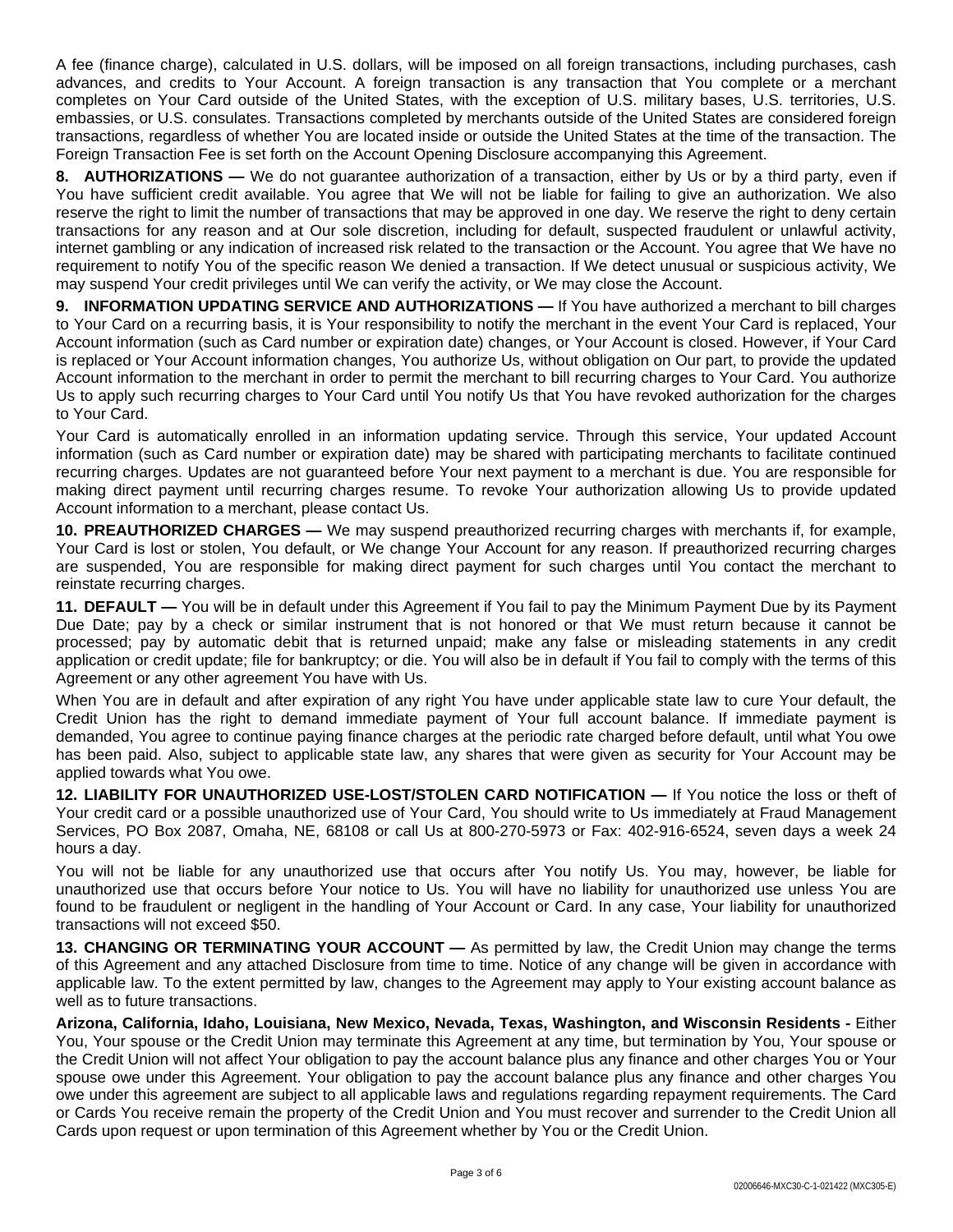**Residents of all other states -** Either You or the Credit Union may terminate this Agreement at any time, but termination by You or the Credit Union will not affect Your obligation to pay the account balance plus any finance and other charges You owe under this Agreement. Your obligation to pay the account balance plus any finance and other charges You owe under this agreement are subject to all applicable laws and regulations regarding repayment requirements. The Card or Cards You receive remain the property of the Credit Union and You must recover and surrender to the Credit Union all Cards upon request or upon termination of this Agreement whether by You or the Credit Union.

**14. AUTHORIZED USERS —** Upon Your request, We may issue additional Cards for authorized users that You designate. You must notify Us in writing of any termination of an authorized user's right to access Your Account. Your notice must include the name of the authorized user and Your Account number and/or any subaccount number issued to the authorized user along with the authorized user's Card and any convenience or other access checks issued to the authorized user. If You cannot return the authorized user's Card or access checks and if You request Your Account to be closed, We will close Your Account and You may apply for a new Account. Alternatively, We may, at Our sole discretion, issue You a new Account number and a new Card.

**15. CREDIT REPORTS —** You authorize the Credit Union to obtain credit reports and any other information We may need to verify Your identity and use of the Account when opening Your Account and for any update, increase, renewal, extension, collection, or review of Your Account. You authorize the Credit Union to disclose information regarding Your Account to credit bureaus and creditors who inquire about Your credit standing.

**16. JOINT ACCOUNTS —** If this is a joint Account, each of You will be individually and jointly responsible for paying all amounts owed under this Agreement. This means that the Credit Union can require any one of You individually to repay the entire amount owed under this Agreement. Each of You authorizes the other(s) to make transactions on the Account individually. Any one of You may terminate the Account and the termination will be effective as to all of You.

**17. EFFECT OF AGREEMENT —** This Agreement is the contract which applies to all transactions on Your Account even though the sales, cash advances, credit or other slips You sign or receive may contain different terms.

**18. SEVERABILITY AND FINAL EXPRESSION —** This Agreement is the final expression of the terms and conditions of Your Account. This written Agreement may not be contradicted by evidence of any alleged oral Agreement. Should any part of this Agreement be found to be invalid or unenforceable, all other parts of this Agreement shall remain in effect and fully enforceable to the fullest extent possible under this Agreement.

**19. ILLEGAL TRANSACTIONS PROHIBITED —** You agree that You will not use Your Card for any transaction, including any type of electronic gambling transaction through the Internet, that is illegal under applicable federal, state, or local law.

Even if You use Your Card for an illegal transaction, You will be responsible for all amounts and charges incurred in connection with the transaction. This paragraph shall not be interpreted as permitting or authorizing any transaction that is illegal.

**20. APPLICABLE LAW —** The terms and enforcement of this Agreement shall be governed by federal law and the law of Massachusetts.

**21. ENFORCING THIS AGREEMENT —** We can delay in enforcing or fail to enforce any of Our rights under this Agreement without losing them.

**22. COLLECTION COSTS —** If We refer collection of Your Account to a lawyer who is not Our salaried employee, You are liable for any reasonable attorney's fees We incur, plus the costs and expenses of any legal action, as further disclosed on this Agreement, or to the extent allowed by law.

**23. ASSIGNMENT —** We may assign any or all of Our rights and obligations under this Agreement to a third party.

**24. CALIFORNIA RESIDENTS —** A married applicant may apply for a separate Account. Applicants: 1) may, after credit approval, use the credit card Account up to its credit limit; 2) may be liable for amounts extended under the plan to any joint applicant. As required by law, You are hereby notified that a negative credit report reflecting on Your credit record may be submitted to a credit reporting agency if You fail to fulfill the terms of Your credit obligations.

25. FLORIDA RESIDENTS — You (borrower) agree that, should We obtain a judgment against You, a portion of Your disposable earnings may be attached or garnished (paid to Us by Your employer), as provided by Florida **and Federal law.**

**26. MARYLAND RESIDENTS —** To the extent, if any, that Maryland law applies to Your Account, We elect to offer Your Card Account pursuant to Title 12, Subtitle 9 of the Maryland Commercial Law Article.

**27. MISSOURI RESIDENTS — Oral Agreements or commitments to loan money, extend credit or to forbear from** enforcing repayment of a debt including promises to extend or renew such debt are not enforceable. To protect **You (borrower(s)) and Us (creditor) from misunderstanding or disappointment, any Agreements We reach covering such matters are contained in this writing, which is the complete and exclusive statement of the Agreement between Us, except as We may later agree in writing to modify it.**

**28. NEW YORK RESIDENTS —** We may obtain a credit report in connection with this Account, including for any review, modification, renewal or collections associated with this Account. Upon Your request, You will be informed whether such report was requested and, if so, the name and address of the consumer reporting agency furnishing the report. New York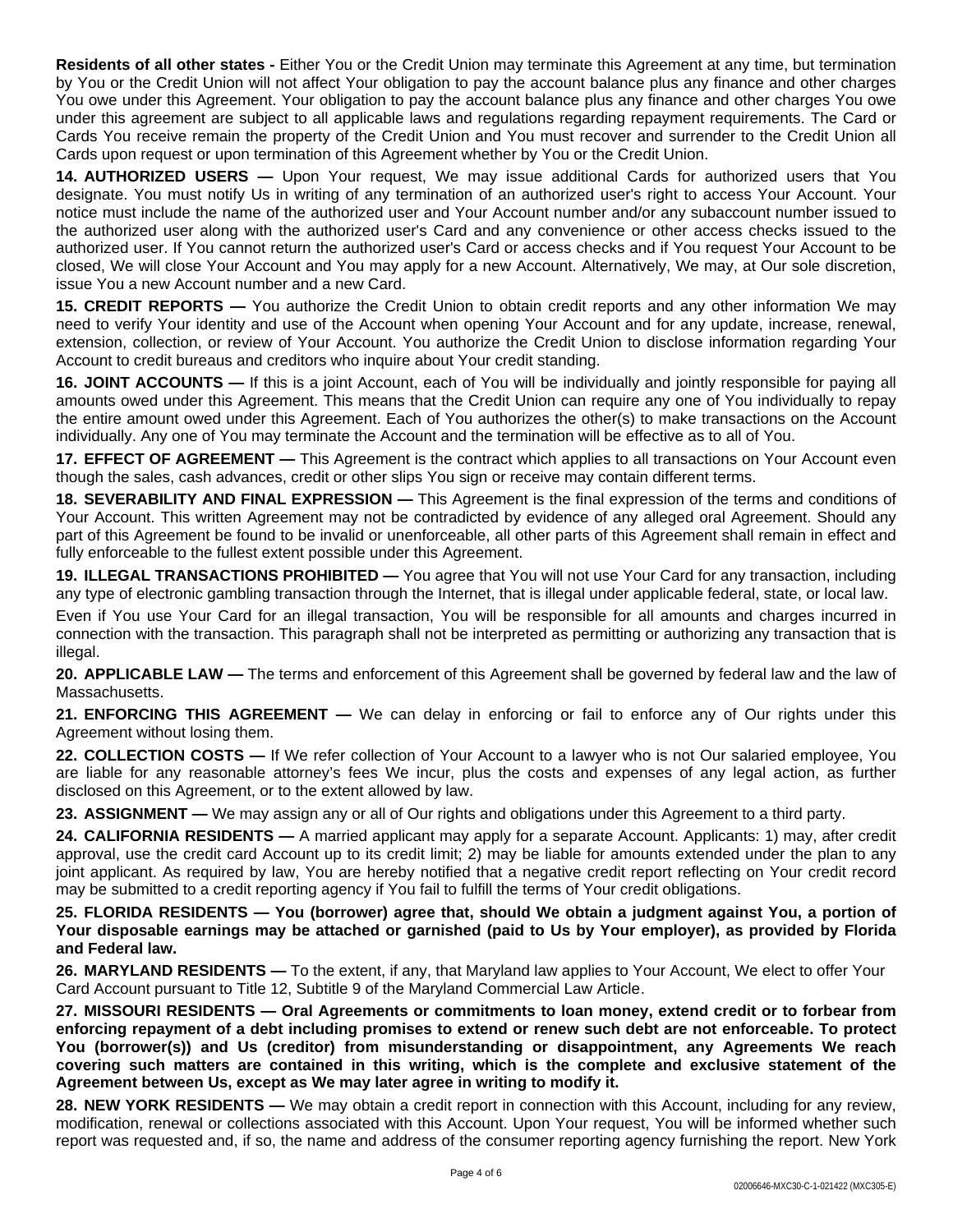residents may contact the New York State Department of Financial Services at 800.342.3736 or www.dfs.ny.gov to obtain a comparative listing of credit card rates, fees and grace periods.

**29. OHIO RESIDENTS —** The Ohio laws against discrimination require that all creditors make credit equally available to all creditworthy customers and that credit reporting agencies maintain separate credit histories on each individual upon request. The Ohio Civil Rights Commission administers compliance with this law.

**30. SOUTH DAKOTA RESIDENTS —** If You believe there have been any improprieties in making this loan or in the lender's loan practices, You may contact the South Dakota Division of Banking at 1601 N. Harrison Ave, Suite 1, Pierre, SD 57501, or by phone at 605.773.3421.

**31. WISCONSIN RESIDENTS —** If You are married, please contact Us immediately upon receipt of this Agreement at the address or phone number listed on this Agreement and provide Us with the name and address of Your spouse. We are required to inform Your spouse that We have opened an Account for You.

**32. NOTICE TO UTAH BORROWERS —** This written Agreement is a final expression of the Agreement between You and the Credit Union. This written Agreement may not be contradicted by evidence of any oral Agreement. As required by law, You are hereby notified that a negative credit report reflecting on Your credit record may be submitted to a credit reporting agency if You fail to fulfill the terms of Your credit obligations.

**33. THE FOLLOWING IS REQUIRED BY VERMONT LAW — NOTICE TO CO-SIGNER — YOUR SIGNATURE ON THIS NOTE MEANS THAT YOU ARE EQUALLY LIABLE FOR REPAYMENT OF THIS LOAN. IF THE BORROWER DOES NOT PAY, THE LENDER HAS A LEGAL RIGHT TO COLLECT FROM YOU.**